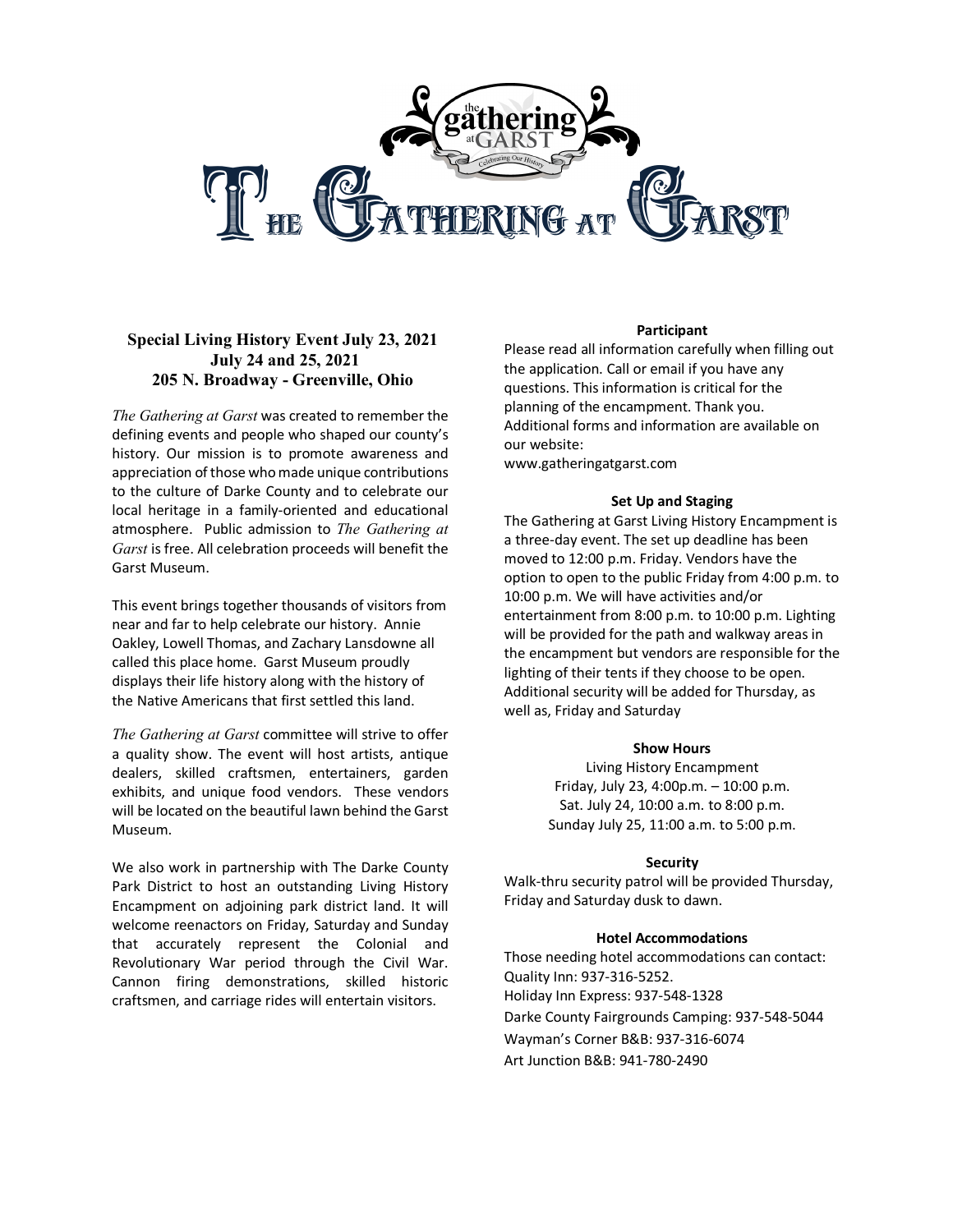

# **FOR LIVING HISTORY ENCAMPMENT PARTICIPANT INFORMATION**

| Name                       |        |
|----------------------------|--------|
| <b>Business Name/Trade</b> |        |
| Address                    |        |
| City, State, Zip           |        |
| Telephone/Cell #           | email: |

Participants in our Living History Encampment must **represent the time period from Native American Indian civilizations through the Civil War.** We will present a "Time Line" of history. This event is a fundraiser for Garst Museum. We appreciate everyone's support and participation.

Booth fees will be waived for Living History Campers. Campers can have a 4'x4' trading blanketno fee. Vendors that are selling items - booth fee is \$20. Period correct food vendors must be approved and registered through the Gathering at Garst main committee and pay food vendor fees. Food vendor applications can be downloaded from our website: www.gatheringatgarst.com.

### **I will be participating as:**

Living history camper only Vendor selling wares Contracted Paid Performer

### **Number of people in this family/camp:\_\_\_\_**

**Please mark the correct time period that you are representing:** Native American Indian\_\_\_\_ 1750-1800-Colonial Period through the French & Indian War\_\_\_\_ 1800-1840-Revolutionary War & The Fur Trade\_\_\_\_ 1840-1865-Civil War Period\_\_\_\_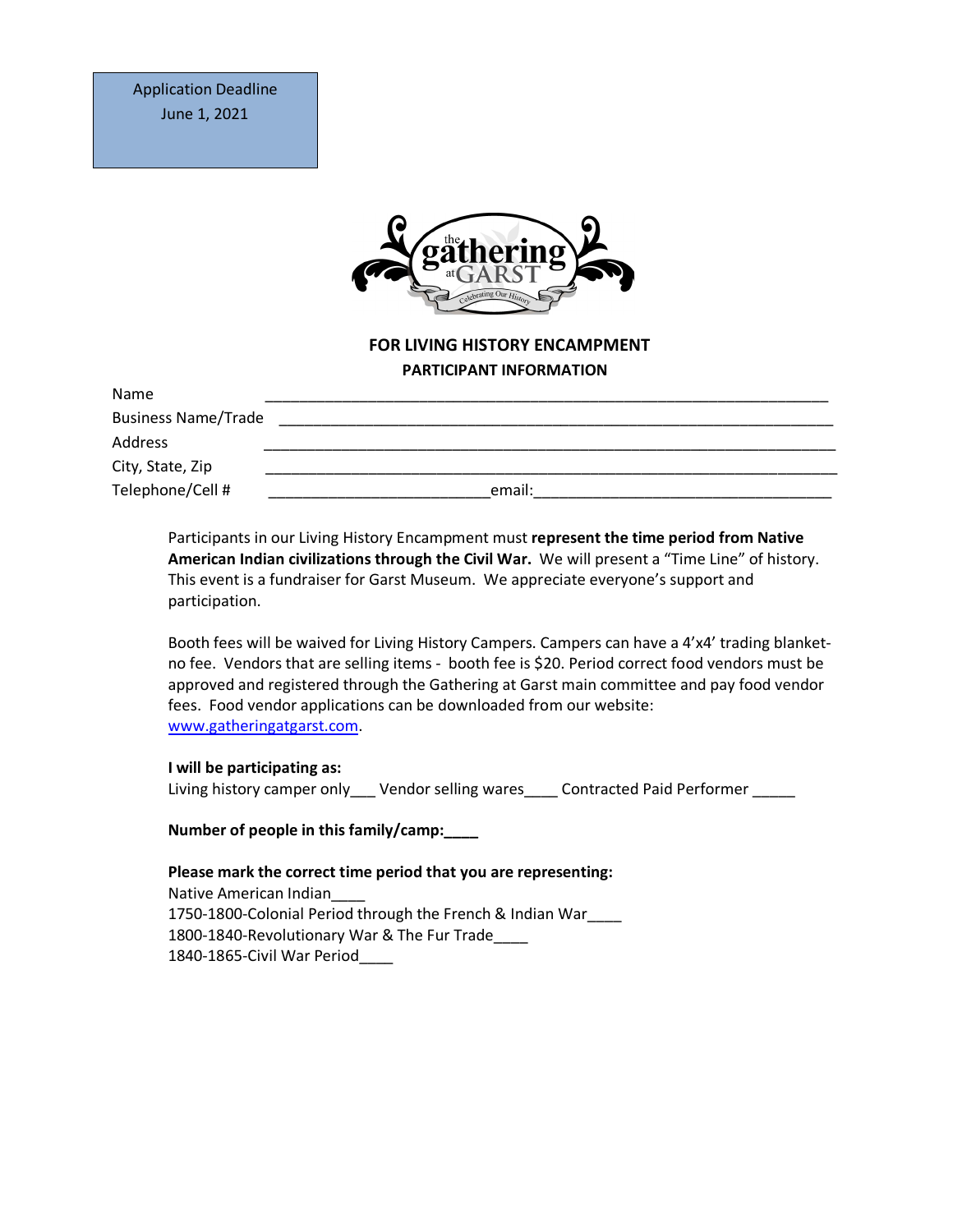**Information:** Which of the following categories best represents your talent/skill or product:

| Baskets                | <b>Botanicals</b> | <b>Brooms</b> | Ceramics      |
|------------------------|-------------------|---------------|---------------|
| <b>Floor Coverings</b> | Furniture         | Jewelry       | Metal craft   |
| Paper craft            | Soaps             | Woodcraft     | Blacksmithing |

Fiber/Textiles Historian Painting Re-enactor Actor/Performer

Please provide a brief description of your product:

Please briefly describe your method of production (including tools used) if applicable:

## **Presentation Information:**

| Will you (and your representatives) dress in period-appropriate clothing? | Yes | No |
|---------------------------------------------------------------------------|-----|----|
| Will you use period-appropriate displays and tools?                       | Yes | No |
| Will you build a campfire?                                                | Yes | No |

Other\_\_\_\_\_\_\_\_\_\_\_\_\_\_\_\_\_\_\_\_\_\_\_\_\_\_\_\_\_\_\_\_\_\_\_\_\_\_\_\_\_\_\_\_\_\_\_\_\_\_\_\_\_\_\_\_\_\_\_\_\_\_\_\_\_\_\_\_\_\_\_\_\_\_\_\_\_\_\_\_\_

\_\_\_\_\_\_\_\_\_\_\_\_\_\_\_\_\_\_\_\_\_\_\_\_\_\_\_\_\_\_\_\_\_\_\_\_\_\_\_\_\_\_\_\_\_\_\_\_\_\_\_\_\_\_\_\_\_\_\_\_\_\_\_\_\_\_\_\_\_\_\_\_\_\_\_\_\_\_\_\_\_\_\_\_\_\_ \_\_\_\_\_\_\_\_\_\_\_\_\_\_\_\_\_\_\_\_\_\_\_\_\_\_\_\_\_\_\_\_\_\_\_\_\_\_\_\_\_\_\_\_\_\_\_\_\_\_\_\_\_\_\_\_\_\_\_\_\_\_\_\_\_\_\_\_\_\_\_\_\_\_\_\_\_\_\_\_\_\_\_\_\_\_ \_\_\_\_\_\_\_\_\_\_\_\_\_\_\_\_\_\_\_\_\_\_\_\_\_\_\_\_\_\_\_\_\_\_\_\_\_\_\_\_\_\_\_\_\_\_\_\_\_\_\_\_\_\_\_\_\_\_\_\_\_\_\_\_\_\_\_\_\_\_\_\_\_\_\_\_\_\_\_\_\_\_\_\_\_\_

\_\_\_\_\_\_\_\_\_\_\_\_\_\_\_\_\_\_\_\_\_\_\_\_\_\_\_\_\_\_\_\_\_\_\_\_\_\_\_\_\_\_\_\_\_\_\_\_\_\_\_\_\_\_\_\_\_\_\_\_\_\_\_\_\_\_\_\_\_\_\_\_\_\_\_\_\_\_\_\_\_\_\_\_\_\_ \_\_\_\_\_\_\_\_\_\_\_\_\_\_\_\_\_\_\_\_\_\_\_\_\_\_\_\_\_\_\_\_\_\_\_\_\_\_\_\_\_\_\_\_\_\_\_\_\_\_\_\_\_\_\_\_\_\_\_\_\_\_\_\_\_\_\_\_\_\_\_\_\_\_\_\_\_\_\_\_\_\_\_\_\_\_ \_\_\_\_\_\_\_\_\_\_\_\_\_\_\_\_\_\_\_\_\_\_\_\_\_\_\_\_\_\_\_\_\_\_\_\_\_\_\_\_\_\_\_\_\_\_\_\_\_\_\_\_\_\_\_\_\_\_\_\_\_\_\_\_\_\_\_\_\_\_\_\_\_\_\_\_\_\_\_\_\_\_\_\_\_\_

### **Vendors Only:**

| mmittee reconsecthe right to ack that morehondice deemed inconventiate he removed from the fective |     |        |
|----------------------------------------------------------------------------------------------------|-----|--------|
| If not, are your products inspired by wares of this time period?                                   |     | Yes No |
| Are your products reproductions of documented $18th$ and early $19th$ Century wares?               | Yes | - No   |

**The committee reserves the right to ask that merchandise deemed inappropriate be removed from the festival. NO plastic products or containers are allowed.**

**Special Note:** If you will be camping on the grounds, firewood, water, flush toilets, and hot showers will be available for you. Ice will be available by purchase per bag.

**Tents and flys must be plain canvas to protect the historic integrity of the event.** If you do not have these, please let us know, we may be able to make arrangements for you to borrow or rent one. Please indicate the space requirements for your tent(s) including ropes and stakes:

\_\_\_\_\_\_\_\_\_\_Feet (Frontage) by \_\_\_\_\_\_\_\_\_Feet (Depth) **PLEASE INCLUDE ROPES AND STAKES IN MEASUREMENTS**

We are expecting a large encampment turnout this year. Space will be assigned on a first come-first served basis. **We will try to get everyone placed in the shade but that space is limited.** Please get your applications in as soon as possible. Please send your application in by June 1. You will receive an email from us when you are accepted as a vendor. Further details will be sent to you the second week of July.

All registered living history campers, performers and vendors may partake in free donuts and coffee on Saturday morning and an ice cream social on Saturday evening after closing. A Sunday morning service is normally provided if a parson is available. Details will be provided after registration.